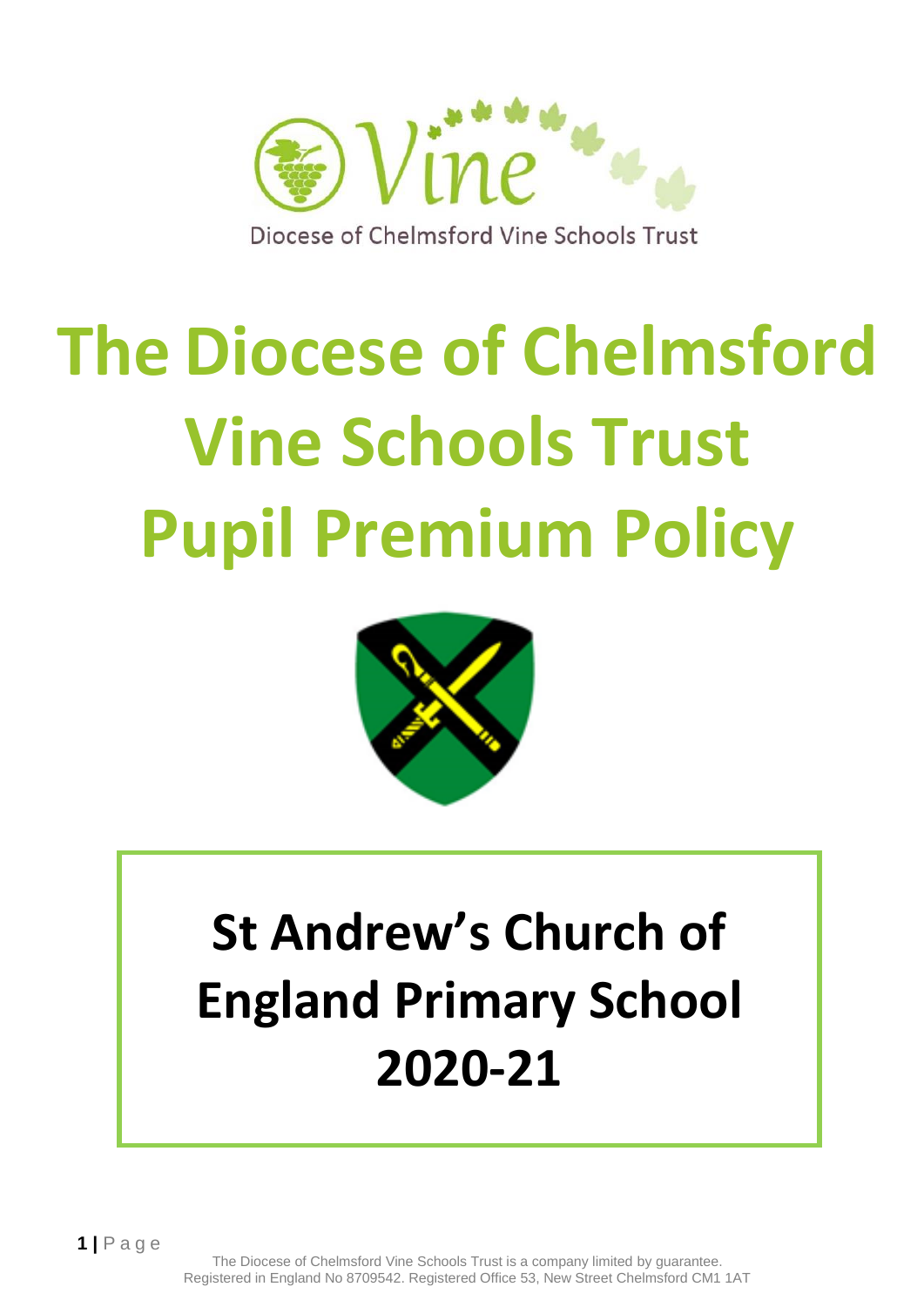#### **CONTENTS**

#### **PAGE NO:**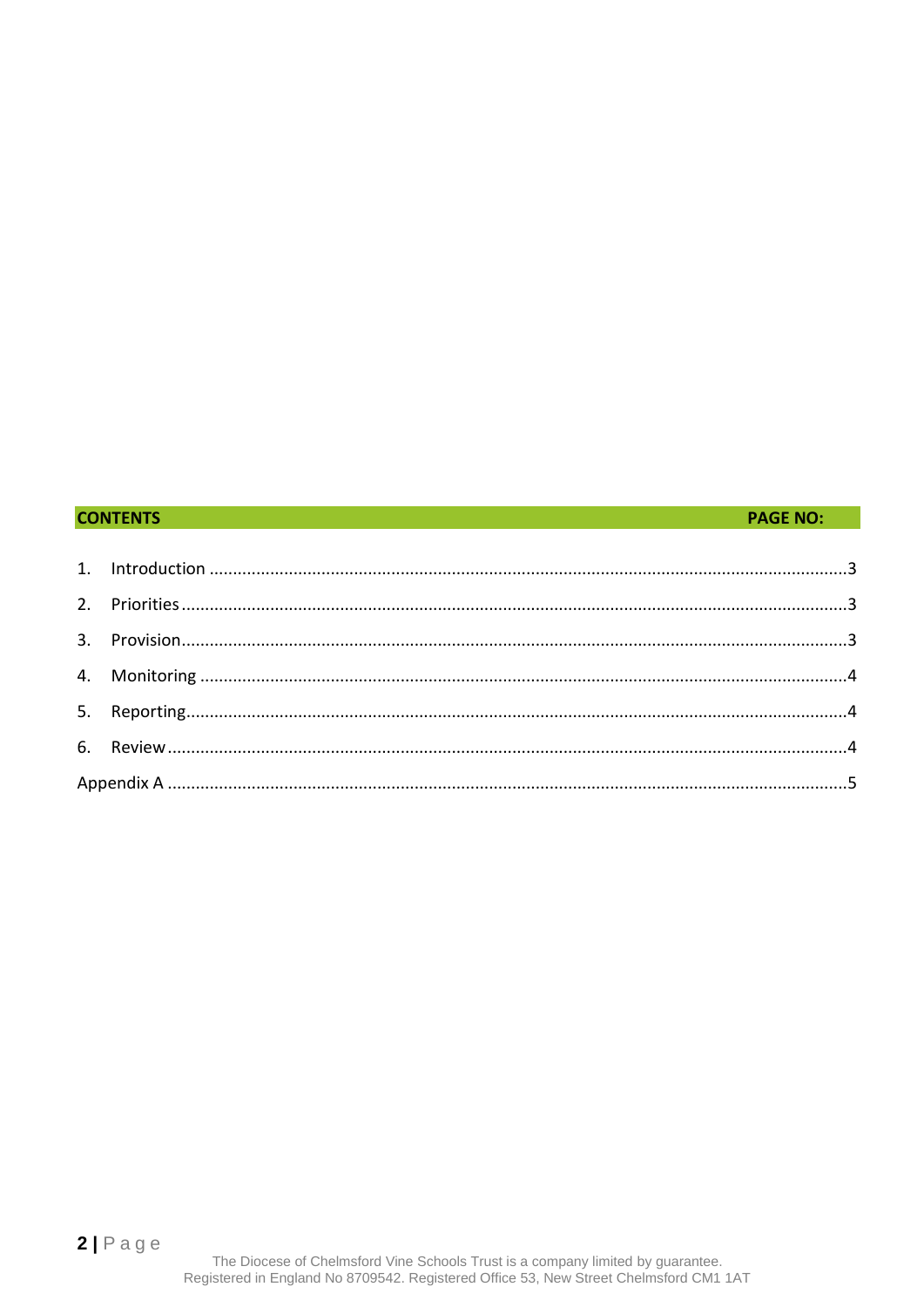#### <span id="page-2-0"></span>**1. Introduction**

- 1.1 The Pupil Premium is an allocation of additional funding provided to schools to support specific groups of children who are vulnerable to underachievement. These include pupils who are entitled to free school meals, those looked after by the local authority, adopted and children of armed service personnel.
- 1.2 The intended effect of this funding is to accelerate progress and raise attainment of these groups.
- 1.3 The Vine policy aims for individual academies to:-
	- 1.3.1 Identify the funding received through the Pupil Premium in the development and budget plan.
	- 1.3.2 Inform the Trust Board by reporting to the Local Governing Body through termly reports of the Pupil Premium allocation, the proposed plans for and the impact of spending.
	- 1.3.3 Publish information on the Pupil Premium allocation and spending on the academy website. (see Appendix A)
	- 1.3.4 Ensure that where there are pupils eligible for Pupil Premium who are not falling behind their peers, curriculum enrichment activities are used to raise aspirations beyond age related expectations. (These pupils must be clearly identified on the academy's tracking system so that evidence of their performance is clear).
	- 1.3.5 Closely analyse performance data in order to identify gaps in attainment and to determine the focus areas for additional support to all pupils, including those entitled to benefit from the Pupil Premium.
	- 1.3.6 Evaluate and monitor Pupil Premium spending to measure impact and spend it in ways shown to be most effective (with reference to the Sutton Trust-EEF Teaching and Learning Toolkit which summarises the evidence for different approaches to raising attainment).

#### <span id="page-2-1"></span>**2. Priorities**

- 2.1 The key priority is to maximise achievement for Pupil Premium children by:-
	- 2.1.1 improving attainment
	- 2.1.2 diminishing differences
	- 2.1.3 accelerating progress
	- 2.1.4 improving attendance
	- 2.1.5 developing learning skills and personal qualities
	- 2.1.6 extending opportunities
	- 2.1.7 improving engagement with families

#### <span id="page-2-2"></span>**3. Provision**

- 3.1 This will be achieved through:-
	- 3.1.1 Early intervention identifying children vulnerable to underachievement on entry to the academy.
	- 3.1.2 A whole school ethos of "Everyone is Accountable".
	- 3.1.3 "Quality First" teaching.
	- 3.1.4 1:1 tuition in Reading, Writing and Mathematics.
	- 3.1.5 Small group interventions/catch-up
	- 3.1.6 1:1 daily reading
	- 3.1.7 1:1 learning interviews
- **3 |** P a g e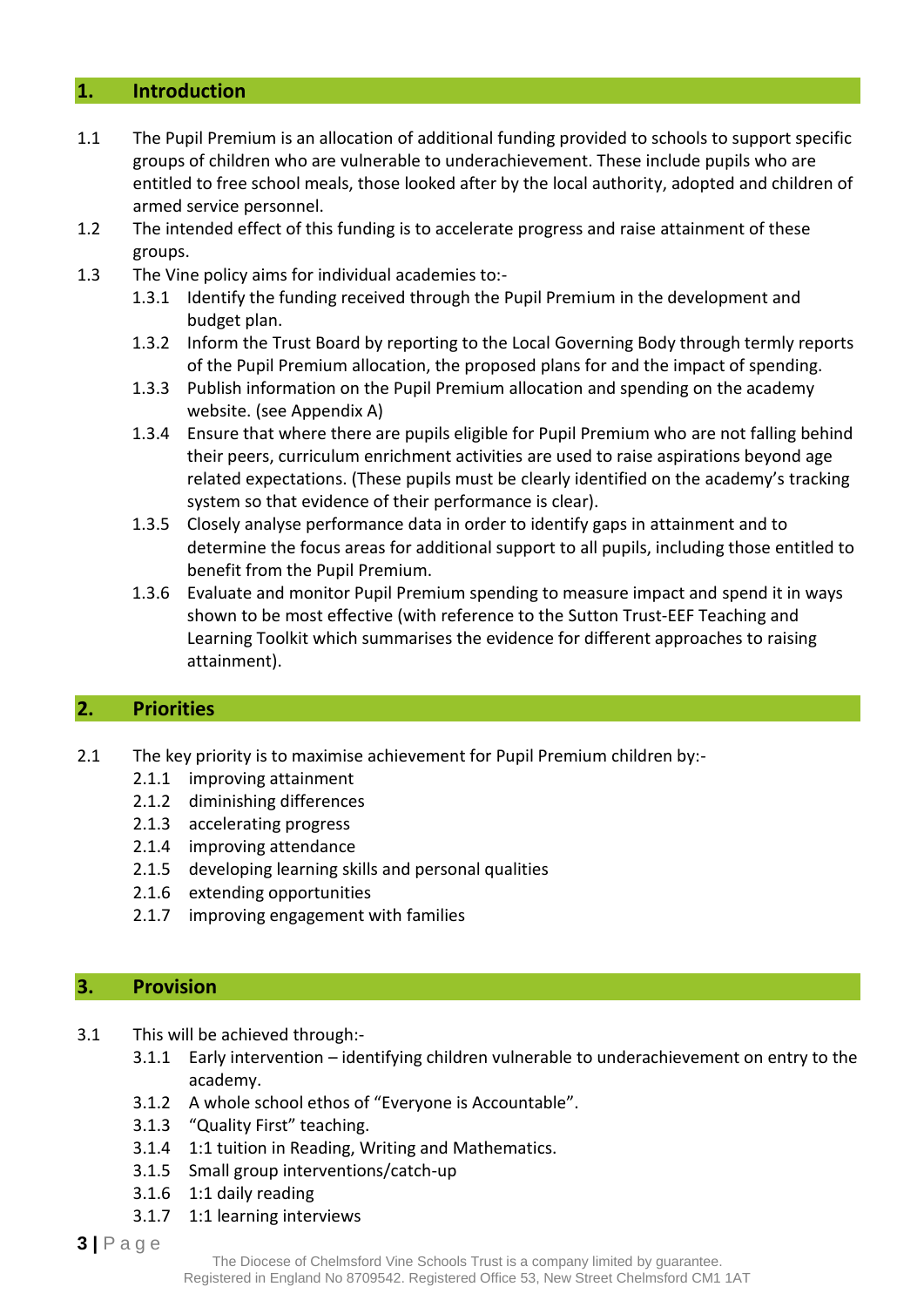- 3.1.8 Family Learning Projects inc Art Therapy
- 3.1.9 Providing experiences to broaden horizons and raise aspirations and cultural capital
- 3.1.10 Regular training for specific staff, based on a pupil needs audit
- 3.1.11 A curriculum, under constant review which is designed to offer maximum flexibility to meet the needs of individuals
- 3.1.12 Structured Conversations with pupils and parents to identify barriers
- 3.1.13 Assertive Mentoring in maths, spelling and grammar to identify opportunities for peer tuition
- 3.2 The Trust Board and LGB Finance Committee have a monitoring oversight of the use of Pupil Premium funding and the provision it supports.

#### <span id="page-3-0"></span>**4. Monitoring**

- 4.1 Once decided, additional provision is monitored closely by the individual academy. Adaptations are then to be made as necessary. The overall effectiveness and impact must be evaluated regularly through scrutiny of data and books by the SLT and pupil progress meetings held with the class teachers, reviewing impact of interventions and overall teaching.
- 4.2 In evaluating effectiveness, a range of evidence can be used including:
	- 4.2.1 External Pupil Premium Review.
	- 4.2.2 Attainment and progress outcomes.
	- 4.2.3 Individual Case Studies of pupil premium children.
	- 4.2.4 Work samples of pupil premium children's progress over time.
	- 4.2.5 Evaluation of specific projects.

#### <span id="page-3-1"></span>**5. Reporting**

- 5.1 The Head of school will produce regular reports/ action plans for the Local Governing Body. These will include:
	- 5.1.1 The progress made toward maximising achievement for children eligible for Pupil Premium.
	- 5.1.2 An outline of the provision and the impact of this provision on maximising achievement.
	- 5.1.3 Financial details of how pupil premium is/was spent and an evaluation of the cost effectiveness, in terms of the progress made by the pupils receiving a particular provision, when compared to other forms of support.
- 5.2 The Local Governing Body will ensure that there is an annual statement (Appendix A) to parents on how the Pupil Premium funding has been used. This task will be carried out within the requirements published by the Department for Education and published on the academy website.

#### <span id="page-3-2"></span>**6. Review**

- 6.1 There will be a review of this policy by the Trust Board every three years.
- 6.2 Next review Summer 2021.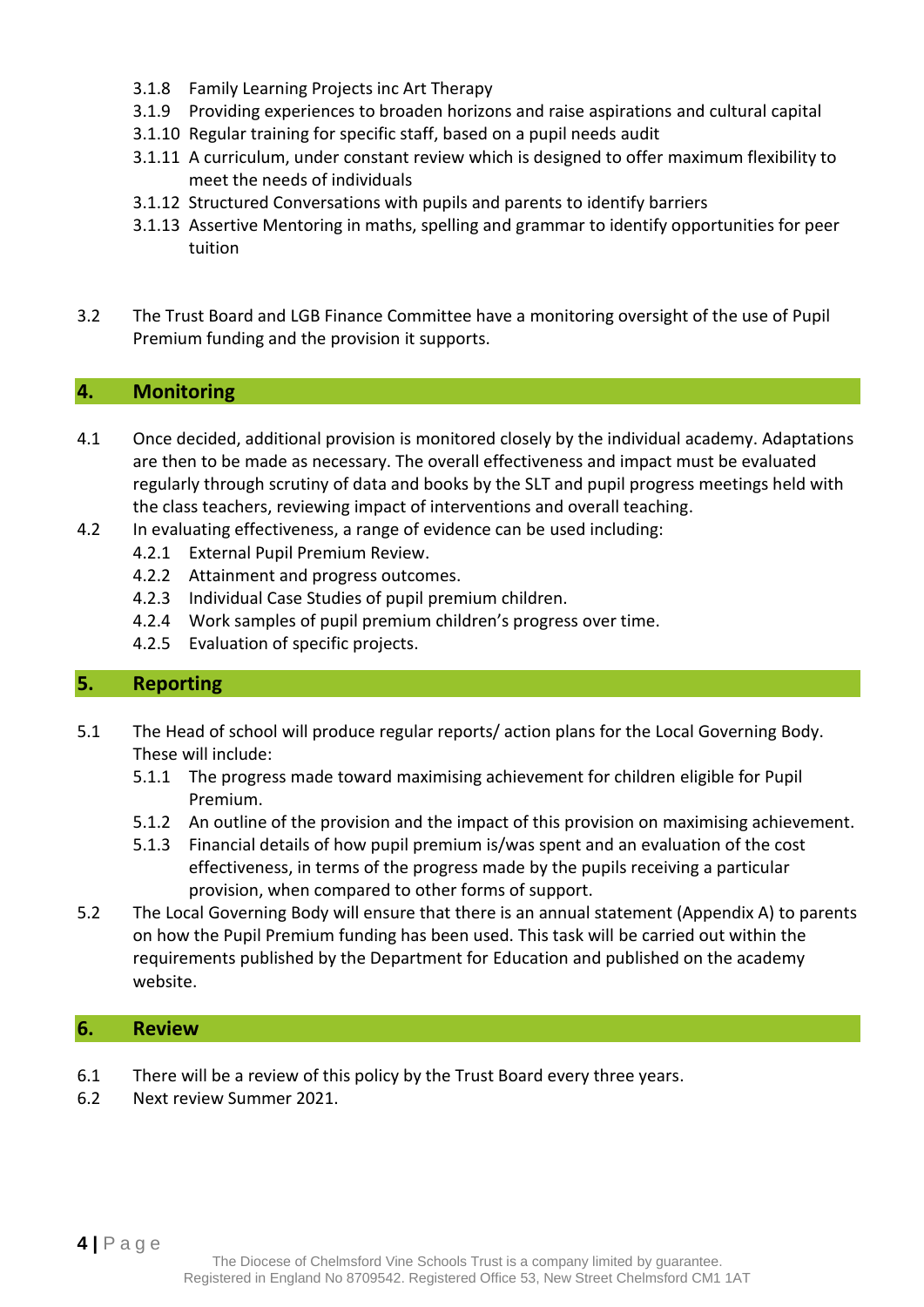#### **Appendix A**

#### St Andrew's Church of England Primary School

| <b>Number of Pupils and Pupil Premium Grant Received</b> |              |  |  |
|----------------------------------------------------------|--------------|--|--|
| Academic Year                                            | 2020-21      |  |  |
| Number of pupils on roll (October 2020 census)           | 190          |  |  |
| Number of pupils eligible for pupil premium funding      | 42           |  |  |
| Amount of Pupil Premium Grant received in 2018/19        | £45,671      |  |  |
| Amount of Pupil Premium Grant brought forwards           | £5,521       |  |  |
| Total amount of Pupil Premium Grant available 2020/21    | £46,501      |  |  |
| Date of most recent internal PP review                   | October 2020 |  |  |
| Date of next internal review of this strategy            |              |  |  |

#### **Summary of the main barriers faced by eligible pupils:**

There are a small number of PPG children across the school at St Andrews. While there are some common factors across each of these children, there is not a clear barrier which would impact on all children. Below are the main barriers identified by families and teachers of children with PPG this academic year

- A. **Enrichment and Engagement:** Children are less likely to access as many enrichment and engagement opportunities as their peers. This limits some of their experiences. Many do not have many experiences outside of their immediate local area and have very little experiences of other cultures. In addition, many do not have access to engaging and exciting reading materials at home meaning many do not read for enjoyment.
- B. **Attendance** attendance of PPG children is lower than national average **2019/20 (90.7%)**, this lost learning time negatively impacts their attainment and progress.
- C. **Social, emotional and wellbeing:** Due to lower attendance and external circumstances, some children develop social and emotional problems due to decreased resilience.
- D. **Gaps in prior learning**: Pupils have gaps in prior learning which impacts their ability to reach their full potential and make at least expected progress.
- **E. Gaps in Learning and social/emotional issues as a result of Lockdown –** 10 of the 38 children regularly provided evidence of engaging with home learning during lockdown. 12 children attended school. This is in writing particularly.

#### **Outcomes**

Diminish the difference in attainment and progress for pupils in receipt of PPG and pupils who do not receive the grant in reading, writing and maths.

|    | Desired outcomes and how they will be measured                                                                                                                      | <b>Success Criteria</b>                                                                                                                                                                                                                                  |  |  |  |
|----|---------------------------------------------------------------------------------------------------------------------------------------------------------------------|----------------------------------------------------------------------------------------------------------------------------------------------------------------------------------------------------------------------------------------------------------|--|--|--|
| 1. | 100% of Yr6 PPG children to make at least expected<br>progress against their starting baselines by July 2021 in KS2<br>SATS, with some making accelerated progress. | SATs results will show 100% of PPG children have made expected<br>progress against their KS1 baselines (progress measure for Reading,<br>Writing and Maths to be 0+). Long term: tracked each year at data<br>drop points throughout the year (Yr3,4,5). |  |  |  |
| 2. | 100% of Yr2 PPG children to make at least expected<br>progress against their starting baselines by July 2021 in KS1<br>SATS, with some making accelerated progress. | SATs results will show 100% of PPG children have made expected<br>progress against their EYFS baselines.<br>Long term: tracked each year at data drop points throughout the<br>year (EYFS, Yr1).                                                         |  |  |  |
| 3. | 100% of Year 1 PPG children will reach expected standards<br>in phonics screening.                                                                                  | Year 1 phonics screening will show PPG children have reached<br>expected standards.                                                                                                                                                                      |  |  |  |
| 4. | Attendance of PPG children will be at 96% or above.                                                                                                                 | Attendance figures will show that PPG children have reached at least<br>the attendance target of 96%+.                                                                                                                                                   |  |  |  |
| 5. | PPG children will attend extra-curricular clubs and activities,<br>therefore broadening experiences and opportunities.                                              | Attendance records of clubs and wider activities will demonstrate<br>that PPG children have taken part in a wider range of opportunities.                                                                                                                |  |  |  |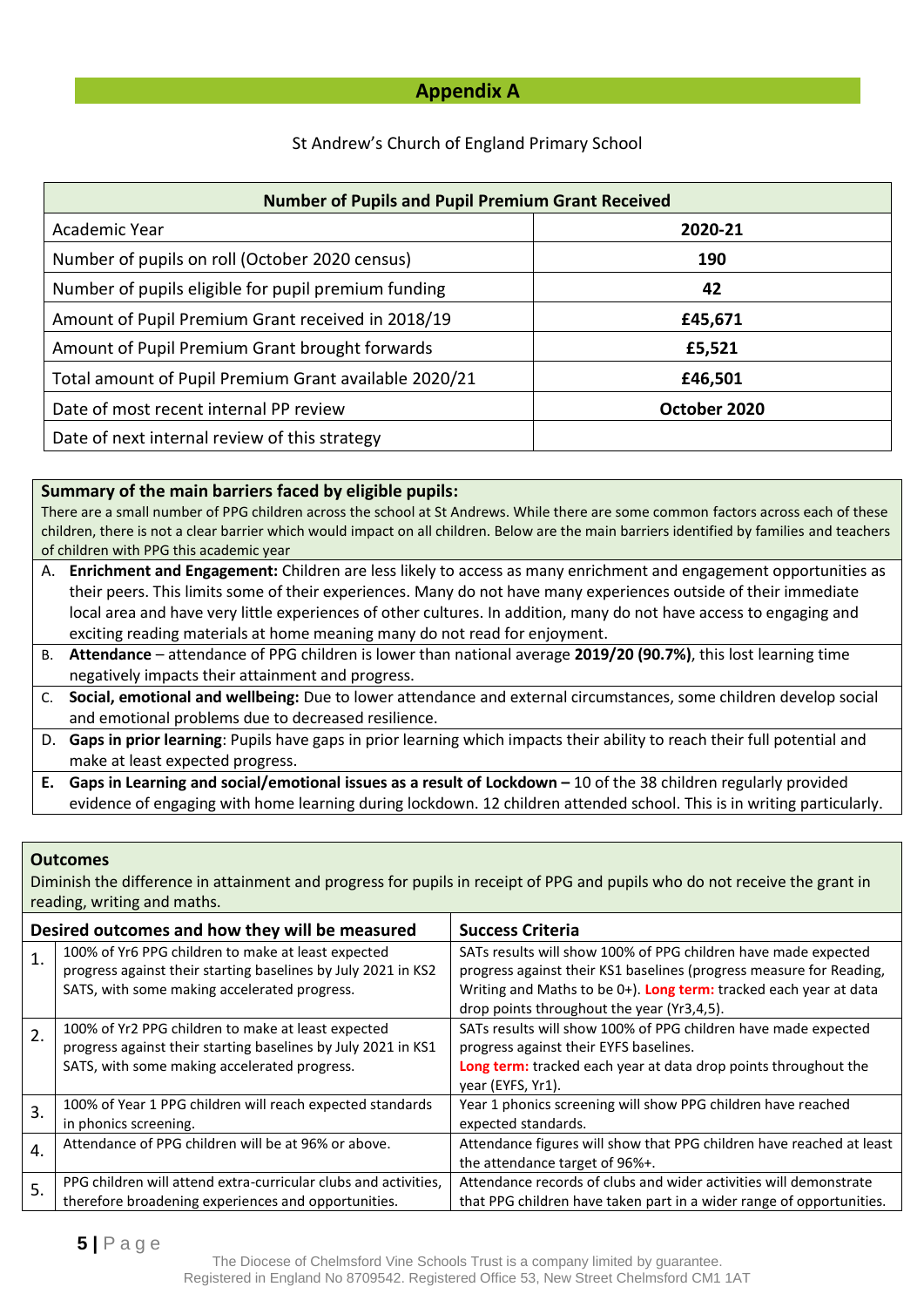|                                                                                                                                                                                                        | <b>Review of Expenditure</b>                                                                                                                                                                                                                                                        |                                                                                                                                                                                                                                                                                                                                                                                                                                                                                                                                                                                                                                                                          |                                                                                 |                                                                       |                                                                                                                                                                                                                                                                                                                                                                                                                     |                                                                                                                                                   |
|--------------------------------------------------------------------------------------------------------------------------------------------------------------------------------------------------------|-------------------------------------------------------------------------------------------------------------------------------------------------------------------------------------------------------------------------------------------------------------------------------------|--------------------------------------------------------------------------------------------------------------------------------------------------------------------------------------------------------------------------------------------------------------------------------------------------------------------------------------------------------------------------------------------------------------------------------------------------------------------------------------------------------------------------------------------------------------------------------------------------------------------------------------------------------------------------|---------------------------------------------------------------------------------|-----------------------------------------------------------------------|---------------------------------------------------------------------------------------------------------------------------------------------------------------------------------------------------------------------------------------------------------------------------------------------------------------------------------------------------------------------------------------------------------------------|---------------------------------------------------------------------------------------------------------------------------------------------------|
| Academic Year                                                                                                                                                                                          |                                                                                                                                                                                                                                                                                     | 2019-20                                                                                                                                                                                                                                                                                                                                                                                                                                                                                                                                                                                                                                                                  |                                                                                 |                                                                       |                                                                                                                                                                                                                                                                                                                                                                                                                     |                                                                                                                                                   |
|                                                                                                                                                                                                        | <b>Quality of Teaching for All</b>                                                                                                                                                                                                                                                  |                                                                                                                                                                                                                                                                                                                                                                                                                                                                                                                                                                                                                                                                          |                                                                                 |                                                                       |                                                                                                                                                                                                                                                                                                                                                                                                                     |                                                                                                                                                   |
| Action                                                                                                                                                                                                 | <b>Intended Outcome</b>                                                                                                                                                                                                                                                             |                                                                                                                                                                                                                                                                                                                                                                                                                                                                                                                                                                                                                                                                          | Estimated impact:                                                               |                                                                       | Lessons Learned<br>(will this approach be continued)                                                                                                                                                                                                                                                                                                                                                                | Cost                                                                                                                                              |
| Increase<br>adult support<br>available<br>within the<br>class through<br>deployment<br>of LSAs.<br>This will<br>address<br>identified<br>barrier D                                                     | Pupils to attain at least age-<br>related expectations at the<br>end of the year.<br>A higher proportion of PPG<br>children will achieve EXS<br>standard at end of KS1 and<br>KS2 national data points. The<br>gap between PPG and Non-<br>PPG will decrease.                       | Did you meet the success criteria? (Include impact on<br>pupils not eligible for PP, if appropriate)<br>Attainment 2018/19:<br><b>Pupil Premium Group</b><br>Reading $-42.9%$ , Writing $-$<br>57.1%, Maths - 42.9%<br>All children: Reading - 54.8%,<br>Writing - 74.2%, Maths -67.7%<br>Attainment 2019/20<br>(based solely on teacher assessment):<br><b>Pupil Premium Group</b><br>Reading $-65.1\%$ , Writing $-54\%$ ,<br>Maths $-64.8%$<br>All children: Reading - 71.8%,<br>Writing - 54.6% Maths - 68%<br>LSA employed specifically for<br>targeted interventions which has<br>resulted in an additional 12<br>children accessing high-quality<br>intervention. |                                                                                 |                                                                       | The use of LSAs had a positive<br>impact - children had access to<br>focus group work within the<br>classroom so that they did not<br>miss quality first teaching in<br>favour of intervention.                                                                                                                                                                                                                     | £12,395                                                                                                                                           |
| Small Group<br><b>Tuition Y6</b><br>and small<br>group<br>boosters<br>where<br>identified in<br>all other year<br>groups.<br>This will<br>address<br>identified<br>barrier D                           | Children will make rapid<br>progress from their starting<br>points (regardless of<br>attainment group).<br>A higher proportion of PPG<br>children will achieve EXS<br>standard at end of KS1 and<br>KS2 national data points. The<br>gap between PPG and Non-<br>PPG will decrease. | <b>TARGETS</b><br><b>EYFS</b><br>year 1 phonics<br>year 2 read<br>vear 2 write<br>vear 2 maths<br>year 2 comb<br>year 6 read<br>year 6 write<br>year 6 maths<br>year 6 comb                                                                                                                                                                                                                                                                                                                                                                                                                                                                                              | ARE<br>(GLD) 80%<br>60%<br>60%<br>65%<br>70%<br>65%<br>83%<br>70%<br>67%<br>60% | GD/HS<br>15%<br>4%<br>8%<br>8%<br>8%<br>8%<br>17%<br>10%<br>10%<br>3% | It is difficult to measure the<br>impact of the booster groups that<br>were put in place due to COVID-<br>19 Lockdown.<br>Early indicators were that these<br>groups were having a positive<br>impact on the children's progress<br>and confidence in class.                                                                                                                                                        | These will be<br>hosted using<br>school staff<br>already on<br>site<br>including<br>LSA support<br>paid for<br>from PPG<br>budget (see<br>above). |
| Investment in<br>additional<br>resources for<br>the teaching<br>of key<br>aspects of<br>the<br>curriculum,<br>e.g. reading,<br>including<br>books,<br>phonics<br>materials and<br>resources<br>and for | The school will be sufficiently<br>resourced to provide children<br>with the key resources and<br>equipment they require to<br>support learning to close the<br>gap using practical hands-on<br>materials                                                                           | The school is sufficiently<br>resourced to provide children<br>with the key resources and<br>equipment they require to<br>support learning to close the gap<br>using practical hands-on<br>materials<br><b>Attainment 2019/20</b><br>(based solely on teacher assessment):<br><b>Pupil Premium Group</b><br>Reading - 65.1%, Writing - 54%,<br>Maths-64.8%<br>All children: Reading - 71.8%,                                                                                                                                                                                                                                                                             |                                                                                 |                                                                       | Maths and Reading saw the<br>highest percentage increase in<br>children achieving ARE and<br>above.<br>These were the areas where the<br>most additional resources were<br>purchased including curriculum<br>books and maths manipulatives.<br>Wellbeing resources were also<br>purchased (colour monsters and<br>resources to support and enable<br>a vulnerable, SEN PPG student to<br>be included in classroom). | £4422                                                                                                                                             |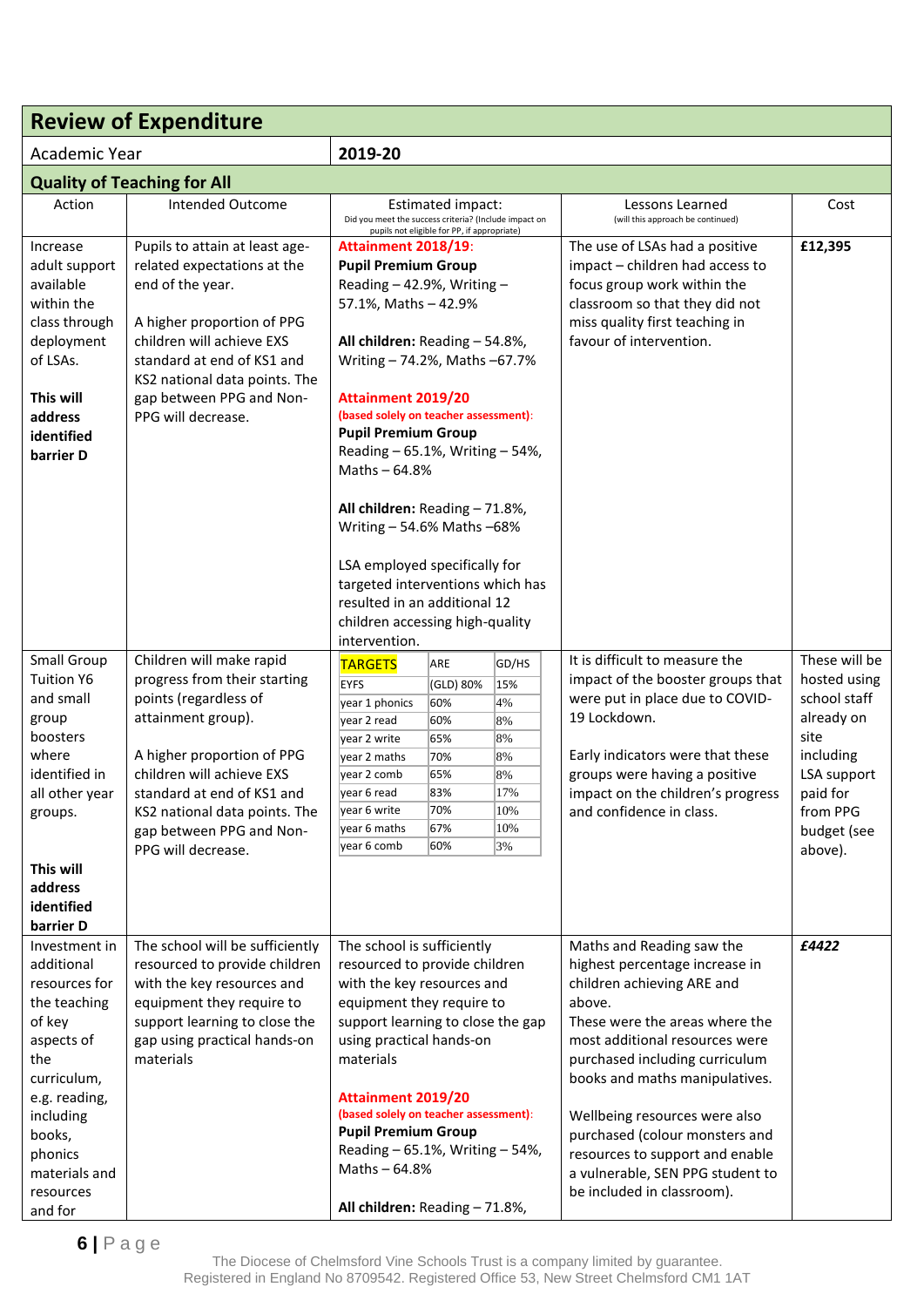| maths.                          |                                                       | Writing - 54.6% Maths - 68%                                                                                               |                                                                    |                             |
|---------------------------------|-------------------------------------------------------|---------------------------------------------------------------------------------------------------------------------------|--------------------------------------------------------------------|-----------------------------|
|                                 |                                                       |                                                                                                                           |                                                                    |                             |
| This will                       |                                                       |                                                                                                                           |                                                                    |                             |
| address                         |                                                       |                                                                                                                           |                                                                    |                             |
| identified<br>barrier D         |                                                       |                                                                                                                           |                                                                    |                             |
|                                 |                                                       |                                                                                                                           |                                                                    |                             |
| <b>Targeted Support</b>         |                                                       |                                                                                                                           |                                                                    |                             |
| Action                          | Intended Outcome                                      | Estimated impact:<br>Did you meet the success criteria? (Include impact on<br>pupils not eligible for PP, if appropriate) | Lessons Learned<br>(will this approach be continued)               | Cost                        |
| Additional                      | Children will become more                             | There was a wide range of                                                                                                 | The decision was made to cancel                                    | £0                          |
| online                          | fluent in core mathematical                           | approaches to Big Maths and                                                                                               | Big Maths subscriptions and focus                                  |                             |
| intervention,                   | skills and will be able to apply                      | limited numbers of children                                                                                               | instead on Success at Arithmetic                                   | <b>Cancelled</b>            |
| accessible at<br>school as well | these to problem solving.                             | accessing the programme at                                                                                                | and quality first teaching in class.                               | prior to                    |
| as home.                        | Using the online programme<br>at home, they will be   | home.                                                                                                                     | This followed an analysis of its<br>functions as well as usage by  | renewal and<br><b>INSET</b> |
|                                 | provided with instant                                 | Prior to renewal and planned                                                                                              | class teachers (one member of                                      | session.                    |
|                                 | feedback and teachers will                            | INSET, the decision was made to                                                                                           | staff reported using it frequently,                                |                             |
| Focus: Maths                    | also access progress                                  | cancel the school subscription to                                                                                         | others were not utilising it to its                                |                             |
|                                 | /attainment analysis to                               | Big Maths as it wasn't having the                                                                                         | full capacity).                                                    |                             |
| This will                       | inform planning and further                           | intended impact.                                                                                                          |                                                                    |                             |
| address                         | support in school.                                    |                                                                                                                           | Teachers provide supplementary                                     |                             |
| identified                      |                                                       |                                                                                                                           | resources for home where                                           |                             |
| barrier D                       |                                                       |                                                                                                                           | appropriate.                                                       |                             |
| To train staff                  | Short term: Teacher and LSA                           | Two members of staff have                                                                                                 | Success at Arithmetic will be an                                   | £790                        |
| to be able to<br>deliver high   | trained to deliver high-<br>quality interventions for | attended training to deliver high-<br>quality arithmetic intervention.                                                    | ongoing project to allow for the<br>impact to measured. Staff need |                             |
| quality maths                   | maths fluency enabling PPG                            | They have begun collating                                                                                                 | to complete the training in 2020-                                  |                             |
| intervention.                   | children to narrow the gap.                           | baselines in order to measure                                                                                             | 21 - TBC by training provider.                                     |                             |
|                                 |                                                       | impact. Resources have been                                                                                               |                                                                    |                             |
| Success at                      | Long term: trained staff to                           | sourced to roll the programme                                                                                             | Early indicators showed that the                                   |                             |
| Arithmetic                      | share best practise with the                          | out fully upon completion.                                                                                                | children were reacting positively                                  |                             |
| January 2020                    | wider staff team to enable                            |                                                                                                                           | to the programme (Pupil Voice)                                     |                             |
| (2.5 days).                     | further interventions across                          |                                                                                                                           | and adults were confident in its                                   |                             |
|                                 | the school and sustained                              |                                                                                                                           | delivery.                                                          |                             |
| <b>Employ LSA</b>               | improvements for all pupil                            |                                                                                                                           |                                                                    |                             |
| specifically<br>for             | groups.                                               |                                                                                                                           | This LSA will be continued in                                      |                             |
| intervention                    |                                                       |                                                                                                                           | 2020-21. During Lockdown, also                                     |                             |
| work.                           |                                                       | Due to COVID-19, this training                                                                                            | supported wellbeing for Key                                        |                             |
|                                 |                                                       | course needs to be completed                                                                                              | workers and vulnerable in school.                                  | £6981                       |
| This will                       |                                                       | fully to measure full impact.                                                                                             |                                                                    |                             |
| address                         |                                                       | The recruitment of an LSA                                                                                                 |                                                                    |                             |
| identified                      |                                                       | specifically for intervention work                                                                                        |                                                                    |                             |
| barrier D                       |                                                       | has been successful                                                                                                       |                                                                    |                             |
| <b>Other Approaches</b>         |                                                       |                                                                                                                           |                                                                    |                             |
| Action                          | <b>Intended Outcome</b>                               | Estimated impact:<br>Did you meet the success criteria? (Include impact on<br>pupils not eligible for PP, if appropriate) | Lessons Learned<br>(will this approach be continued)               | Cost                        |
| To improve                      | Children will use new,                                | DF and BR visited Queensbridge                                                                                            | This approach will be fully                                        | £2,500                      |
| reading in                      | updated materials to inspire                          | Academy in Hackney to view DSR                                                                                            | launched in the next academic                                      | training                    |
| KS1 through<br>a consistent     | a love of reading and in turn                         | in action and to have discussions                                                                                         | year (2020-21) with support from                                   | costs                       |
| approach to                     | improve reading attainment<br>and progress.           | with the Head and English<br>Leaders. Additionally, and as a                                                              | the Hackney Learning Trust.                                        |                             |
| guided                          | Staff will be more confident                          | consequence of this, DSR training                                                                                         | Phonics will continue to be                                        | <b>EST COST:</b>            |
| reading.                        | to deliver high-quality                               | was booked as well as a review of                                                                                         | monitored regularly in line with                                   | £3,300                      |
|                                 | reading sessions for all                              | the current KS1 phonics                                                                                                   | the support given by our NLE, SLE                                  | <b>Includes</b>             |
| <b>Daily</b>                    | children having long-term                             | programme. We then worked                                                                                                 | and lessons learnt from the visit                                  | books and                   |
| Supported                       | impact on teaching and                                | with an SLE to relaunch phonics                                                                                           | to Queensbridge.                                                   | benchmarkin                 |
| <b>Reading</b>                  | learning.                                             | with Read Write Inc.                                                                                                      |                                                                    | g kit.                      |
| Programme                       | New materials will be used in                         |                                                                                                                           |                                                                    |                             |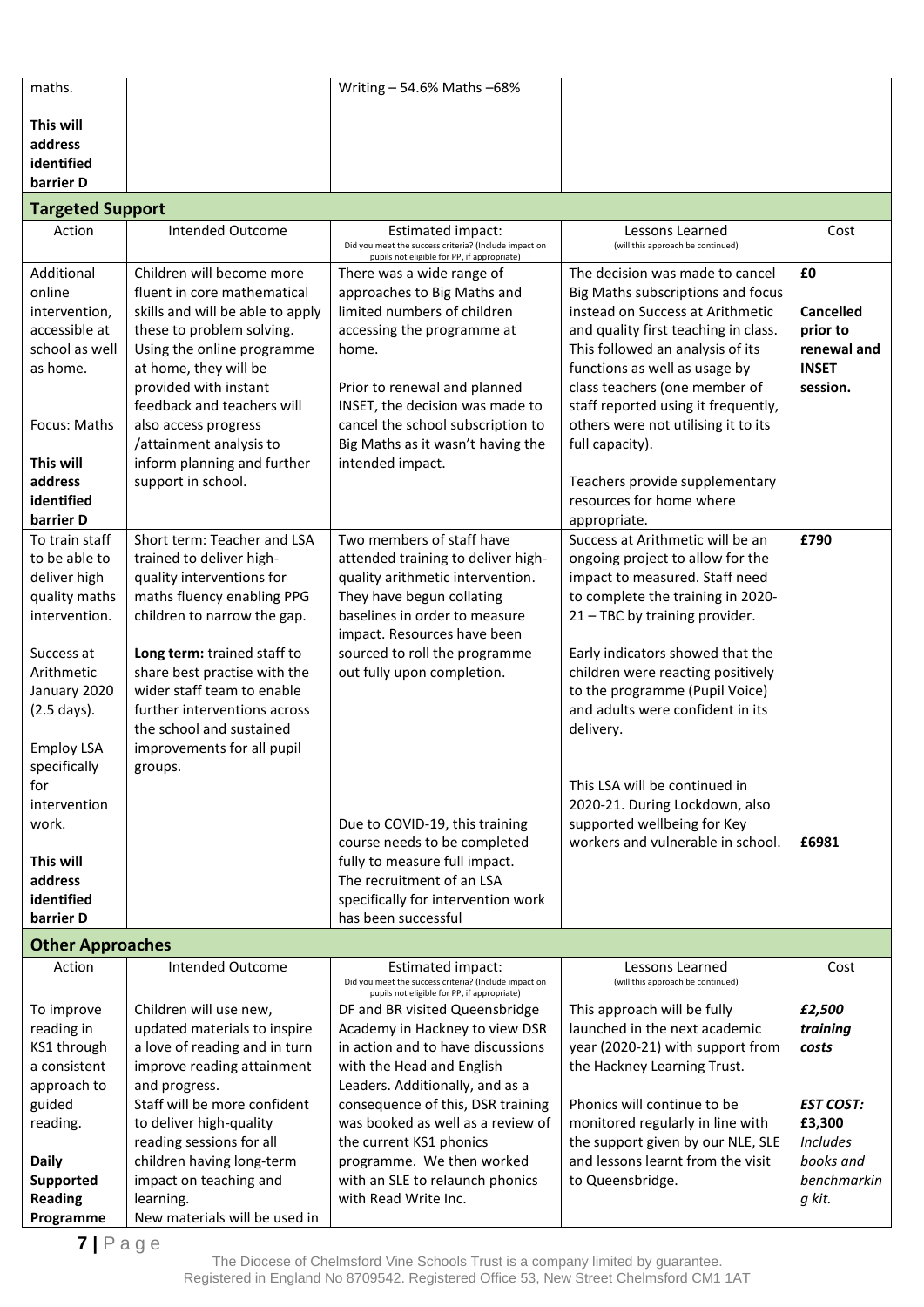| Supply costs<br>for visit to<br>Queensbridge<br>Hackney to<br>work with<br>NLE.<br>This will<br>address<br>identified<br>barrier A and<br>D                                                                                                            | guided sessions with adults<br>to teach comprehension<br>strategies and reading<br>fluency appropriate to each<br>pupil's individual starting<br>point<br>Books will be ordered and<br>updated following audit of<br>current resources.                                                                                                                                                                     | Due to COVID-19, this<br>programme has been delayed -<br>the original launch was intended<br>for INSET on the 20/4/2020.<br>This has been rescheduled for<br>7.7.2020 and 1.9.2020                                                                                                                                                                                                                                                                                                                                                   |                                                                                                                                                                                                                                                                                                                                                                                                                                                                                                                                        |                                    |
|--------------------------------------------------------------------------------------------------------------------------------------------------------------------------------------------------------------------------------------------------------|-------------------------------------------------------------------------------------------------------------------------------------------------------------------------------------------------------------------------------------------------------------------------------------------------------------------------------------------------------------------------------------------------------------|--------------------------------------------------------------------------------------------------------------------------------------------------------------------------------------------------------------------------------------------------------------------------------------------------------------------------------------------------------------------------------------------------------------------------------------------------------------------------------------------------------------------------------------|----------------------------------------------------------------------------------------------------------------------------------------------------------------------------------------------------------------------------------------------------------------------------------------------------------------------------------------------------------------------------------------------------------------------------------------------------------------------------------------------------------------------------------------|------------------------------------|
| To provide a<br>wider range<br>of reading<br>books for<br>children-<br>including<br>high quality,<br>age<br>appropriate<br>texts to guide<br>classroom<br>reading and<br>topics.<br>This will<br>address<br>identified<br>barrier A and<br>D           | Children will use new,<br>updated materials to inspire<br>a love of reading and in turn<br>improve reading attainment<br>and progress.<br>ALL children will have access<br>to high-quality texts in<br>lessons.<br>New materials will be used in<br>guided sessions with adults<br>to teach comprehension<br>strategies and reading<br>fluency appropriate to each<br>pupil's individual starting<br>point. | All classes now have a book spine<br>and age appropriate class<br>readers.<br><b>Reading Attainment 2019/20</b><br>Reading - 65.1% (2019-20)<br>Reading - 42.9% (2018-19)                                                                                                                                                                                                                                                                                                                                                            | Initial investment in new<br>curriculum books should pay<br>dividends for the next academic<br>year while the curriculum is<br>embedded.<br>Next year, money will be spent<br>on updating reading areas and<br>ensuring that there are modern,<br>up to date texts for the children<br>to access. This will include a<br>range of non-fiction publications<br>also.                                                                                                                                                                    | COST:<br>$£1,500-$<br>also in SDP. |
| To ensure all<br>children are<br>given the<br>opportunity<br>to experience<br>educational<br>visits and<br>participate in<br>additional<br>enrichment<br>activities<br>within<br>the school<br>day.<br>This will<br>address<br>identified<br>barrier A | To ensure that pupils have<br>access to a range of<br>opportunities to bring<br>learning to life. To provide<br>children with wide ranging<br>opportunities that develop<br>their core<br>values and understanding<br>of the world around us.<br>To subsidise the costs of<br>educational visits and trips<br>for all PPG children to enable<br>this access.                                                | All PPG children accessed the Yr6<br>residential (2019-20). All trips had<br>a 100% attendance.<br>There were a wide range of trips<br>and cultural experiences offered<br>including trips outside of the<br>locality.<br><b>School Trips (2019-20):</b><br>Tower of London<br>Kingswood Residential<br>Sutton Hoo<br><b>Colchester Castle</b><br>The Ark (Ipswich)<br>The Ipswich Museum<br>The Transport Museum<br>The Narnia Experience<br>Christmas Pantomime<br><b>Beth Chatto Gardens</b><br>Ancient Egypt Visiting historian. | ALL children had access to high<br>quality school visits with 100%<br>attendance on trip days.<br>This will be limited next year due<br>to Lockdown restrictions however<br>trips will commence again when<br>it is safe to do so.<br>Yr6 Residential rebooked for<br>March 2020.<br>Ensure that families in receipt of<br>PPG funding are aware that they<br>can have money off trips (one<br>year 6 PPG child has now<br>received a partial refund for the<br>2020 residential trip who did not<br>know they were entitled to this). | £600                               |
| Mid Tendring<br>Essex<br>Partnership                                                                                                                                                                                                                   | All pupils and their families<br>including PPG have access to<br>support and counselling<br>where required.                                                                                                                                                                                                                                                                                                 | We have made several referrals<br>to this service this year $-$ all of<br>which are being positively<br>supported - some of which are<br>ongoing.                                                                                                                                                                                                                                                                                                                                                                                    | This service has provided<br>valuable support to vulnerable<br>families and those requiring<br>additional support.<br>We use councillors in school as                                                                                                                                                                                                                                                                                                                                                                                  | £6,500                             |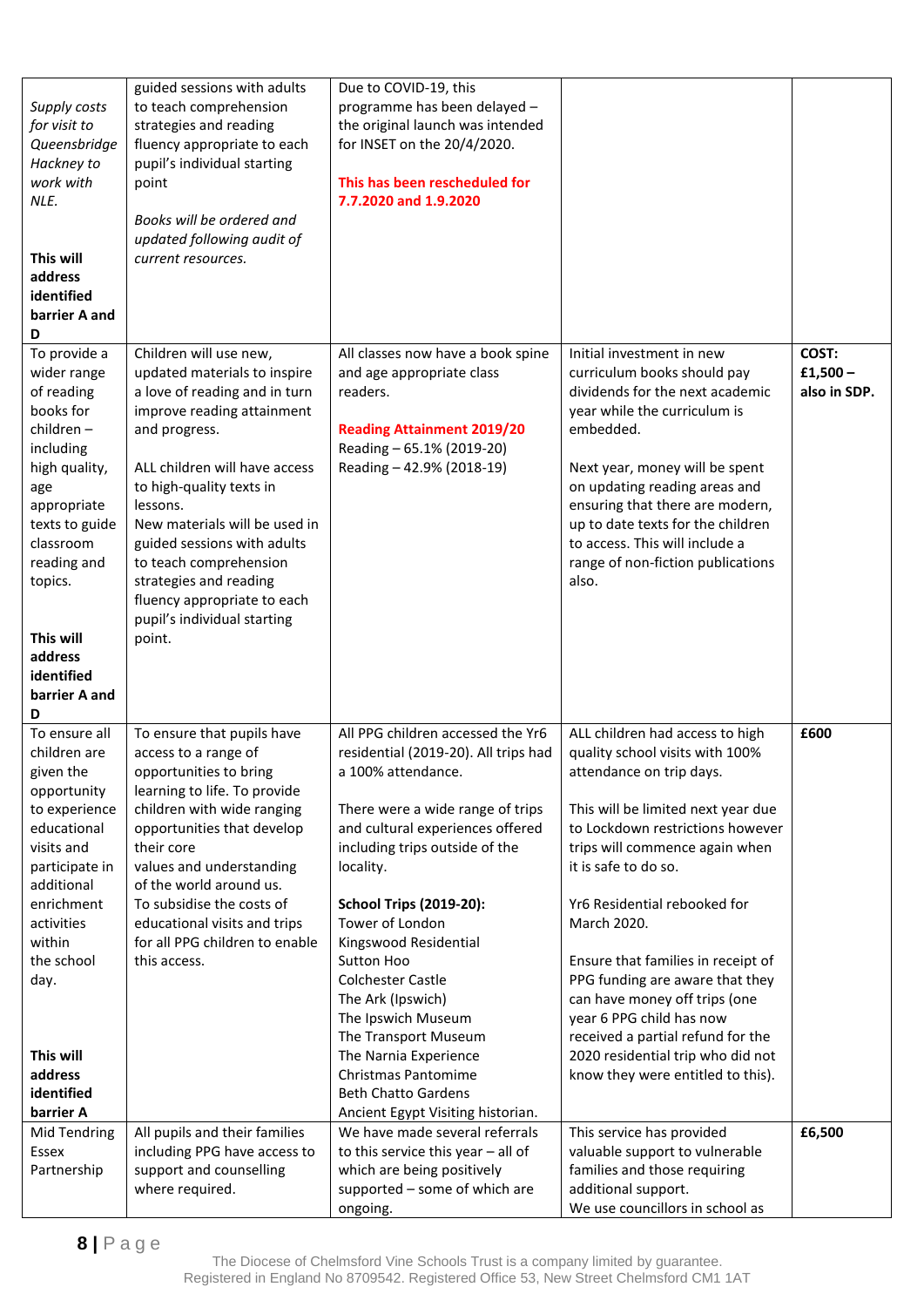| This will        |                              |                                    | part of this service.             |        |
|------------------|------------------------------|------------------------------------|-----------------------------------|--------|
| address          |                              |                                    |                                   |        |
| identified       |                              |                                    |                                   |        |
| barrier B and    |                              |                                    |                                   |        |
| C                |                              |                                    |                                   |        |
| <b>Breakfast</b> | Children will have the       | Children who attended had          | Attendance at Breakfast club      | £1,200 |
| Club             | opportunity to have a        | access to a healthy breakfast at   | needs to improve so that it is    |        |
|                  | healthy and nutritious       | the start of the day and were      | financially viable.               |        |
|                  | breakfast and take part in   | always punctual to lesson times.   |                                   |        |
| This will        | structured activities and    | Breakfast club needs a refreshing  | New coordinator has been          |        |
| address          | games to start their morning | so that attendance increases.      | appointed for September 2020.     |        |
| identified       | enhancing concentration and  |                                    | Parent views have been sought to  |        |
| barrier A and    | punctuality to lesson time.  |                                    | develop it.                       |        |
| D                |                              |                                    |                                   |        |
| Investment in    | To ensure those vulnerable   | NoD - Every parent receives a      | Due to the COVID crisis, focus is |        |
| additional       | children whose attendance    | phone call if they are not in      | on attendance where possible      |        |
| time             | is concerning have           | attendance. Parents are            | however impact on attendance      |        |
| for staff to     | additional support to        | challenged on non-attendance       | measures and class awards are     |        |
| focus            | attend school regularly.     | (following Training from ST).      | currently on hold.                |        |
| on               |                              |                                    |                                   |        |
| attendance       | High focus on attendance     | Attendance was a standing item     | This will be reinstated when      |        |
| and              | through assemblies,          | in celebration assembly with a     | Lockdown measures come to an      |        |
| incentives to    | attendance badges and        | class cheque if any class achieved | end.                              |        |
| promote          | rewards, newsletters and     | 100% attendance for the week       |                                   |        |
| attendance.      | individual targeted support  | (Year 6 won this award).           |                                   |        |
|                  | for identified families.     | Attendance trophy was awarded      |                                   |        |
|                  |                              | weekly to the highest attending    |                                   |        |
|                  |                              | class -this was monitored by the   |                                   |        |
|                  |                              | children through 'attendance       |                                   |        |
|                  |                              | beetles. Children reminded staff   |                                   |        |
|                  |                              | about the attendance award and     |                                   |        |
|                  |                              | expressed excitement at the        |                                   |        |
|                  |                              | potential of winning.              |                                   |        |
| This will        |                              |                                    |                                   |        |
| address          |                              | Attendance had increased to        |                                   |        |
| identified       |                              | 96.2% which was an                 |                                   |        |
| barrier A, B,    |                              | improvement on the same two        |                                   |        |
| C and D.         |                              | terms last year.                   |                                   |        |

| <b>Planned Expenditure</b> |                                    |                                   |                            |              |                    |
|----------------------------|------------------------------------|-----------------------------------|----------------------------|--------------|--------------------|
| Academic Year              |                                    | 2020-21                           |                            |              |                    |
|                            | <b>Quality of Teaching for All</b> |                                   |                            |              |                    |
| <b>Action</b>              | <b>Intended Outcome</b>            | What is the evidence and          | How we will ensure it is   | <b>Staff</b> | When we will       |
|                            |                                    | rationale for this choice?        | implemented well           | Lead         | review the action? |
| Increase                   | Pupils to attain at least          | Children will be supported        | Class teachers will plan   | <b>BR</b>    | Half-termly data   |
| adult                      | age-related expectations           | within class through small group  | for their additional adult |              | drops              |
| support                    | at the end of the year.            | work and focus groups instead     | and specify where the      |              |                    |
| available                  |                                    | of leaving the classroom for      | support is needed.         |              | PPM (half termly)  |
| within the                 | A higher proportion of             | intervention, promoting quality   | PPG/SEND will not          |              |                    |
| class.                     | PPG children will achieve          | first teaching.                   | ALWAYS be with the LSA     |              | Regularly through  |
|                            | EXS standard at end of             |                                   | and will be supported by   |              | book monitoring    |
| £18,753                    | KS1 and KS2 national               | Additional adults will be able to | the class teacher          |              | and lesson         |
| (LSA                       | data points. The gap               | support with wellbeing check      | regularly - this will be   |              | dips/pupil voice.  |
| support Yr6)               | between PPG and Non-               | ins and emotional support for     | evidenced in books         |              |                    |
|                            | PPG will decrease.                 | those most impacted by            | (VF/AS/FG) and in          |              |                    |
| £9,165                     |                                    | Lockdown (for example, in yr6     | weekly planning.           |              |                    |
| (One to one                | SEND children will also            | there are children who are        |                            | <b>MW</b>    |                    |
| Support for                | make rapid progress                | eligible for PPG funding with     | SENCO will monitor         |              |                    |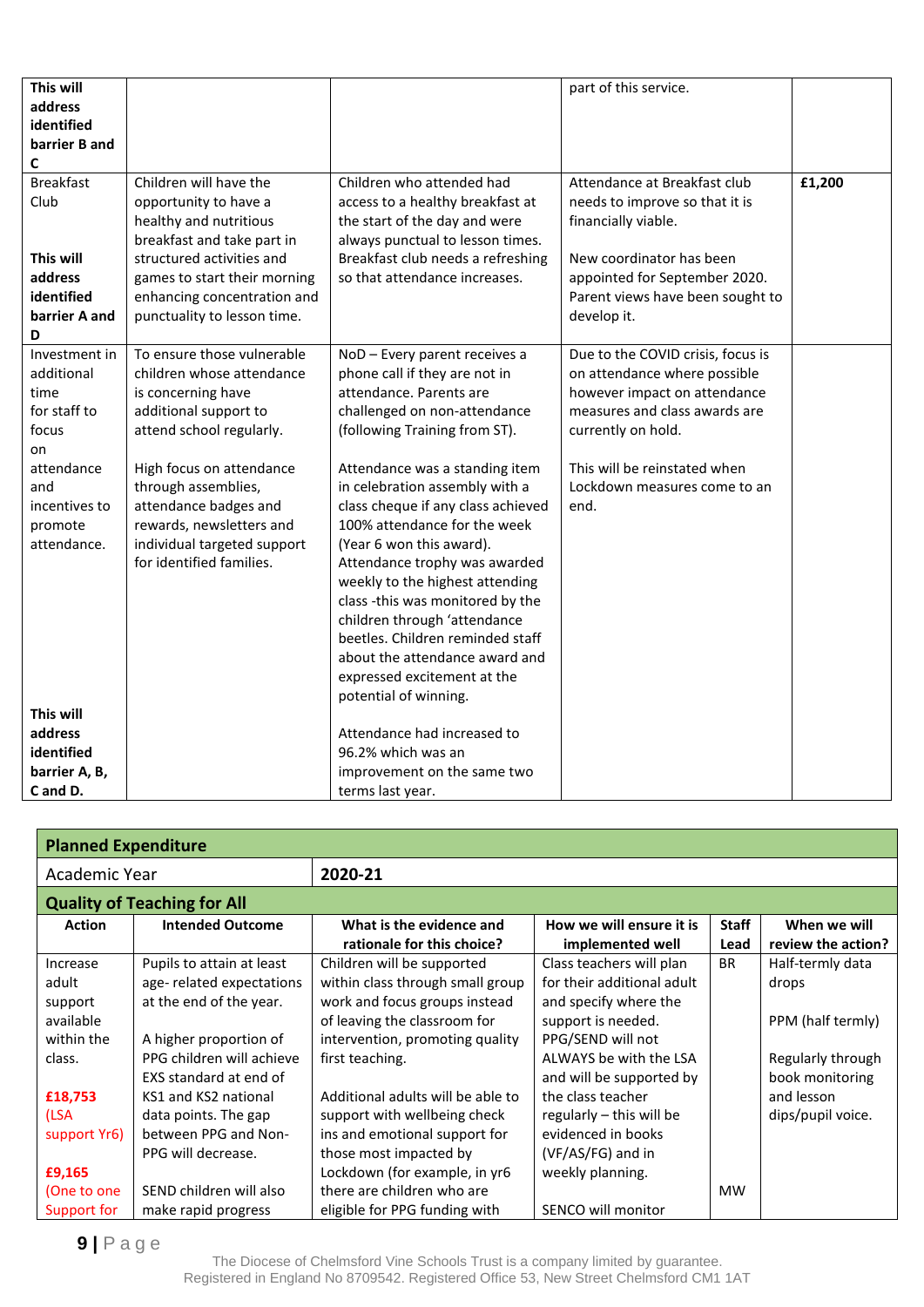| intervention<br>and<br>boosters).<br>This will                                                                                                                                                              | against their starting<br>points.                                                                                                                                                                                                                                                                                                                                                                                                                                                                                                                                          | significant behavioural and<br>emotional needs that require<br>additional support).<br><b>Education Endowment</b>                                                                                                                                                                                                  | progress of interventions<br>regularly with check in<br>with the one to one<br>support.                                                                                                                                                                                                                                                                                                                                                                               |                                                            |                                                                                                                                                |
|-------------------------------------------------------------------------------------------------------------------------------------------------------------------------------------------------------------|----------------------------------------------------------------------------------------------------------------------------------------------------------------------------------------------------------------------------------------------------------------------------------------------------------------------------------------------------------------------------------------------------------------------------------------------------------------------------------------------------------------------------------------------------------------------------|--------------------------------------------------------------------------------------------------------------------------------------------------------------------------------------------------------------------------------------------------------------------------------------------------------------------|-----------------------------------------------------------------------------------------------------------------------------------------------------------------------------------------------------------------------------------------------------------------------------------------------------------------------------------------------------------------------------------------------------------------------------------------------------------------------|------------------------------------------------------------|------------------------------------------------------------------------------------------------------------------------------------------------|
| address<br>identified<br>barrier C, D<br>and E                                                                                                                                                              |                                                                                                                                                                                                                                                                                                                                                                                                                                                                                                                                                                            | Foundation research +5 months<br>progress through individualised<br>support and mastery learning.<br><b>Education Endowment</b><br><b>Foundation research +4</b><br>Evidence indicates that one to<br>one tuition can be effective,<br>delivering approximately five<br>additional months' progress on<br>average. | SENCO will timetable<br>intervention support to<br>ensure that it is<br>happening - this will be<br>monitored.                                                                                                                                                                                                                                                                                                                                                        |                                                            |                                                                                                                                                |
| To provide a<br>wider range<br>of reading<br>books for                                                                                                                                                      | Children will use new,<br>updated materials to<br>inspire a love of reading<br>and in turn improve                                                                                                                                                                                                                                                                                                                                                                                                                                                                         | All classes now have a book<br>spine and age appropriate class<br>readers.                                                                                                                                                                                                                                         | DSR weekly meetings<br>with DSR lead and all<br>staff who are involved<br>with the programme.                                                                                                                                                                                                                                                                                                                                                                         | <b>BR</b>                                                  | Half-termly data<br>drops<br>PPM (half termly)                                                                                                 |
| children-<br>including<br>high quality,<br>age<br>appropriate<br>texts.<br><b>DSR:</b><br>£1191.60<br><b>Curriculum</b><br><b>Books:</b><br>£2021<br>This will<br>address<br>identified<br>barrier A &<br>D | reading attainment and<br>progress.<br>ALL children will have<br>access to high-quality<br>texts in lessons.<br>New materials will be<br>used in guided sessions<br>with adults to teach<br>comprehension<br>strategies and reading<br>fluency appropriate to<br>each pupil's individual<br>starting point.                                                                                                                                                                                                                                                                | <b>Reading Attainment 2019/20</b><br>Reading - 65.1% (2019-20)<br>Reading - 42.9% (2018-19)                                                                                                                                                                                                                        | DSR progress tracker -<br>discussions about any<br>child not making the<br>expected progress and<br>intervention put in place<br>where necessary.<br>Planning moderations<br>and staff meetings<br>focussed on the quality<br>of reading.<br>Pupil voice focussed on<br>reading and their<br>attitudes to reading.                                                                                                                                                    | <b>BR</b><br>and<br>KS1<br>team<br><b>SLT</b><br><b>BR</b> | Regularly through<br>book monitoring<br>and lesson<br>dips/pupil voice.                                                                        |
| Access to a<br>whole-<br>school<br>subscription<br>service<br>focussed on<br>writing and<br>GPS skills.<br>Plazoom:<br>£250<br>This will<br>address<br>identified<br>barrier D<br>and E                     | Children will have a firm<br>grasp on the basics of<br>writing which will enable<br>them to achieve more<br>rapid progress after a<br>period of Lockdown.<br>ALL children will have<br>access to high-quality,<br>age appropriate texts<br>and GPS resources.<br>Staff will have access to<br>subject knowledge CPD<br>to enhance their practice<br>when teaching writing<br>and GPS.<br>Staff and children will<br>have access to high<br>quality resources for<br>home learning in the<br>event of another national<br>Lockdown or if families<br>need to self- isolate. | PPG Stocktake October 2020<br>showed that basic writing skills<br>since Lockdown were an issue<br>and not only for PPG children.<br>Rapid intervention needs to<br>take place to narrow the gaps<br>that have developed particularly<br>due to Lockdown 2020.                                                      | Lesson planning will be<br>monitored and books<br>shared to ensure that<br>the basics are being<br>taught and addressed<br>regularly.<br>Pupil perception will<br>show that children are<br>grasping the basics and<br>can discuss the basics of<br>writing.<br>Staff perception will<br>show increased<br>confidence when<br>teaching writing and the<br>GPS for their year group<br>in a varied way with<br>high-quality age<br>appropriate texts and<br>resources. | BR                                                         | Review the<br>effectiveness of<br>the programme<br>prior to renewal<br>(annual).<br>Reviewed half-<br>termly in Pupil<br>Progress<br>Meetings. |
|                                                                                                                                                                                                             |                                                                                                                                                                                                                                                                                                                                                                                                                                                                                                                                                                            |                                                                                                                                                                                                                                                                                                                    | <b>Total Budget Cost</b>                                                                                                                                                                                                                                                                                                                                                                                                                                              |                                                            | £29,360                                                                                                                                        |

The Diocese of Chelmsford Vine Schools Trust is a company limited by guarantee. Registered in England No 8709542. Registered Office 53, New Street Chelmsford CM1 1AT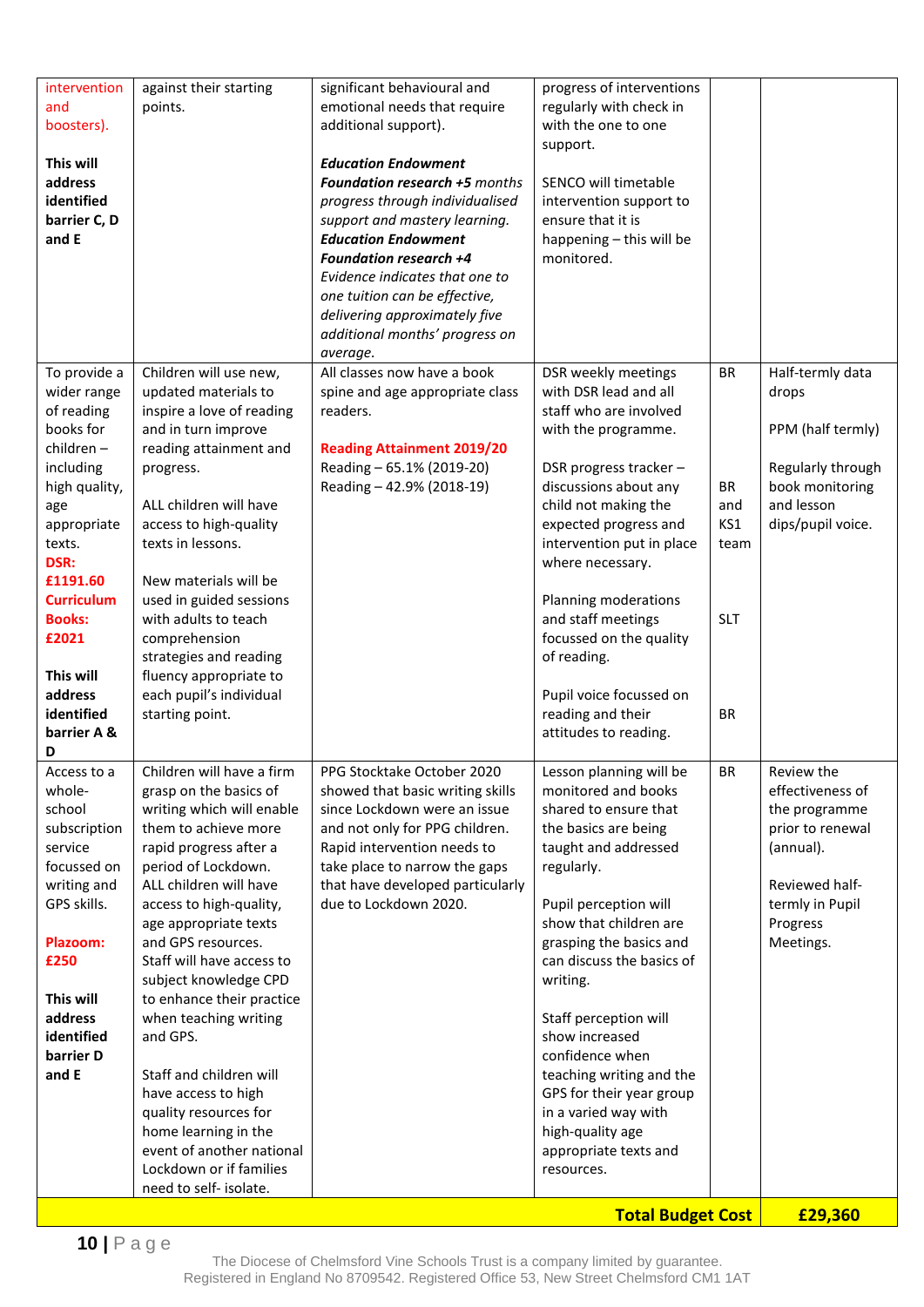| <b>Targeted Support</b>                                                                               |              |                         |  |  |  |
|-------------------------------------------------------------------------------------------------------|--------------|-------------------------|--|--|--|
| How we will ensure it is<br><b>Intended Outcome</b><br>What is the evidence and<br><b>Action</b>      | <b>Staff</b> | When we will            |  |  |  |
| rationale for this choice?<br>implemented well                                                        | Lead         | review the action?      |  |  |  |
| One to Two<br>There is a substantial<br>Children will all be<br>The gap will be narrowed              | <b>BR</b>    | Weekly with             |  |  |  |
| between PPG and Non-<br><b>Tuition for</b><br>monitored closely by<br>attainment gap between pupils   |              | support from            |  |  |  |
| <b>PPG</b><br>PPG children.<br>from disadvantaged<br>PPG lead (BR) - all will                         |              | <b>Tutors and Class</b> |  |  |  |
| children in<br>backgrounds and their<br>be tracked at each data                                       |              | Teachers to             |  |  |  |
| classmates - and this is likely to<br>point and through PPG<br>key year<br>Those participating in the |              | identify next steps     |  |  |  |
| case studies and PPM.<br>one to two tuition will<br>have grown significantly since<br>groups          |              | and gaps.               |  |  |  |
| school closures. There is<br>(Yr2, 5 & 6).<br>make rapid progress                                     |              |                         |  |  |  |
| against their baselines -<br>extensive evidence showing the<br>Successes shared                       |              | Half-termly             |  |  |  |
| impact of tutoring to support<br>between home and<br><b>Connex</b><br>many will reach ARE.            |              | through data            |  |  |  |
| <b>Education</b><br>pupils who have fallen behind.<br>school. Parents to be                           |              | drops and PPM.          |  |  |  |
| <b>Partnership</b><br>This can continue even in<br>kept informed about                                |              |                         |  |  |  |
| -through<br>the event of another<br>what the children are<br>There is extensive high-quality          |              |                         |  |  |  |
| use of the<br>National Lockdown or in<br>evidence demonstrating the<br>learning in these              |              |                         |  |  |  |
| 75%<br>the case of families<br>potential of one-to-one and<br>sessions so that further                |              |                         |  |  |  |
| subsidised<br>needing to self-isolate.<br>small-group tuition as a cost-<br>support can be offered    |              |                         |  |  |  |
| <b>National</b><br>effective way to support pupils<br>at home.                                        |              |                         |  |  |  |
| who are falling behind in their<br><b>Tutoring</b>                                                    |              |                         |  |  |  |
| learning. The Teaching and<br>Programme.                                                              |              |                         |  |  |  |
| Learning Toolkit suggests it can                                                                      |              |                         |  |  |  |
| boost progress by up to +5<br>£2,756.25                                                               |              |                         |  |  |  |
| months. Randomised controlled                                                                         |              |                         |  |  |  |
| trials funded by the EEF have                                                                         |              |                         |  |  |  |
| also found positive effects for a                                                                     |              |                         |  |  |  |
| range of tuition models.                                                                              |              |                         |  |  |  |
|                                                                                                       |              |                         |  |  |  |
| Recommendation from the LA                                                                            |              |                         |  |  |  |
| following PPG Stocktake,                                                                              |              |                         |  |  |  |

**Total Budget Cost** 

| <b>Other Approaches</b>            |                          |                                  |                          |              |                    |
|------------------------------------|--------------------------|----------------------------------|--------------------------|--------------|--------------------|
| <b>Action</b>                      | <b>Intended Outcome</b>  | What is the evidence and         | How we will ensure it is | <b>Staff</b> | When we will       |
|                                    |                          | rationale for this choice?       | implemented well         | Lead         | review the action? |
| Mid                                | All pupils and their     | We have made several referrals   | Regular reports from     | DF           |                    |
| Tendring                           | families including PPG   | to this service in the last      | MTEP.                    |              |                    |
| Essex                              | have access to support   | academic year - all of which are |                          | <b>MW</b>    |                    |
| Partnership                        | and counselling where    | being positively supported -     | Monitoring by SENCO      |              |                    |
|                                    | required.                | some of which are ongoing.       | and DSL/DDSL.            | <b>BR</b>    |                    |
| £6000                              |                          |                                  |                          |              |                    |
|                                    |                          | We gain access to councillors in |                          |              |                    |
| This will                          |                          | school as part of this service   |                          |              |                    |
| address                            |                          | which benefits all pupils who    |                          |              |                    |
| identified                         |                          | need support.                    |                          |              |                    |
| barrier B                          |                          |                                  |                          |              |                    |
| and C                              |                          |                                  |                          |              |                    |
| <b>Breakfast</b>                   | Children will have the   | Children who attended had        | Monitoring of            | <b>KP</b>    |                    |
| Club                               | opportunity to have a    | access to a healthy breakfast at | attendance by the new    |              |                    |
| £1,200                             | healthy and nutritious   | the start of the day and were    | Breakfast Club Lead.     |              |                    |
|                                    | breakfast and take part  | always punctual to lesson times. |                          |              |                    |
| This will                          | in structured activities | Breakfast club needs a           | Monitoring alongside     |              |                    |
| address                            | and games to start their | refreshing so that attendance    | attendance and           | <b>NoD</b>   |                    |
| identified                         | morning enhancing        | increases.                       | punctuality.             |              |                    |
| barrier A                          | concentration and        |                                  |                          |              |                    |
| and D                              | punctuality to lesson    |                                  |                          |              |                    |
|                                    | time.                    |                                  |                          |              |                    |
| <b>Total Budget Cost</b><br>£7,200 |                          |                                  |                          |              |                    |